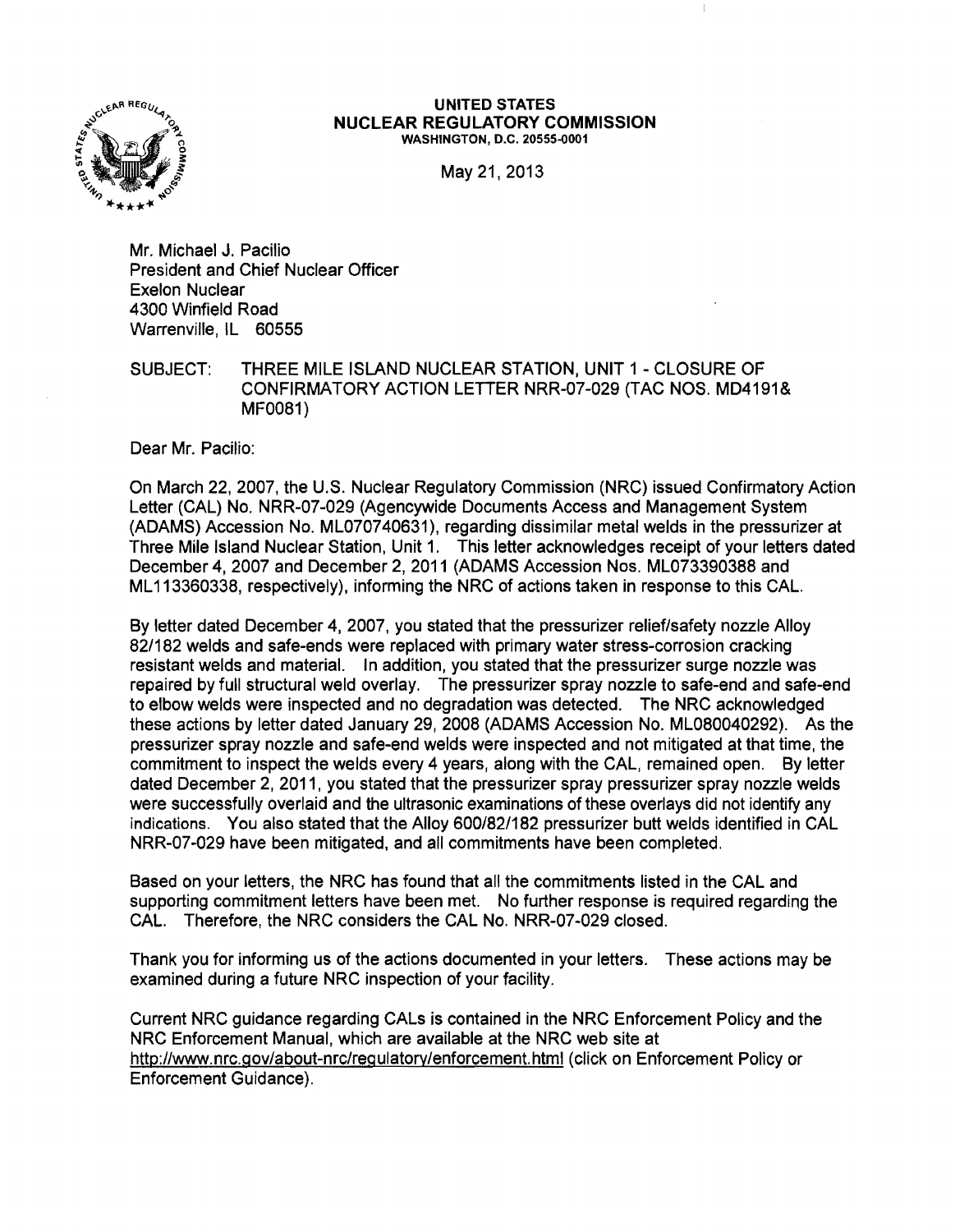M. Pacilio  $-2-$ 

In accordance with 10 CFR 2.390 of the NRC's "Agency Rules of Practice and Procedure," a copy of this letter will be made available electronically for public inspection in the NRC Public Document Room or from the NRC's document system (ADAMS), accessible from the NRC Web site at http://www.nrc.gov/reading-rm.html.

Sincerely,

michele & Evans

Michele G. Evans, Director Division of Operating Reactor Licensing Office of Nuclear Reactor Regulation

 $\bar{\mathbb{F}}$ 

Docket No. 50-289

 $\sim$   $\sim$ 

 $\hat{\mathcal{A}}$ 

cc: Distribution via Listserv